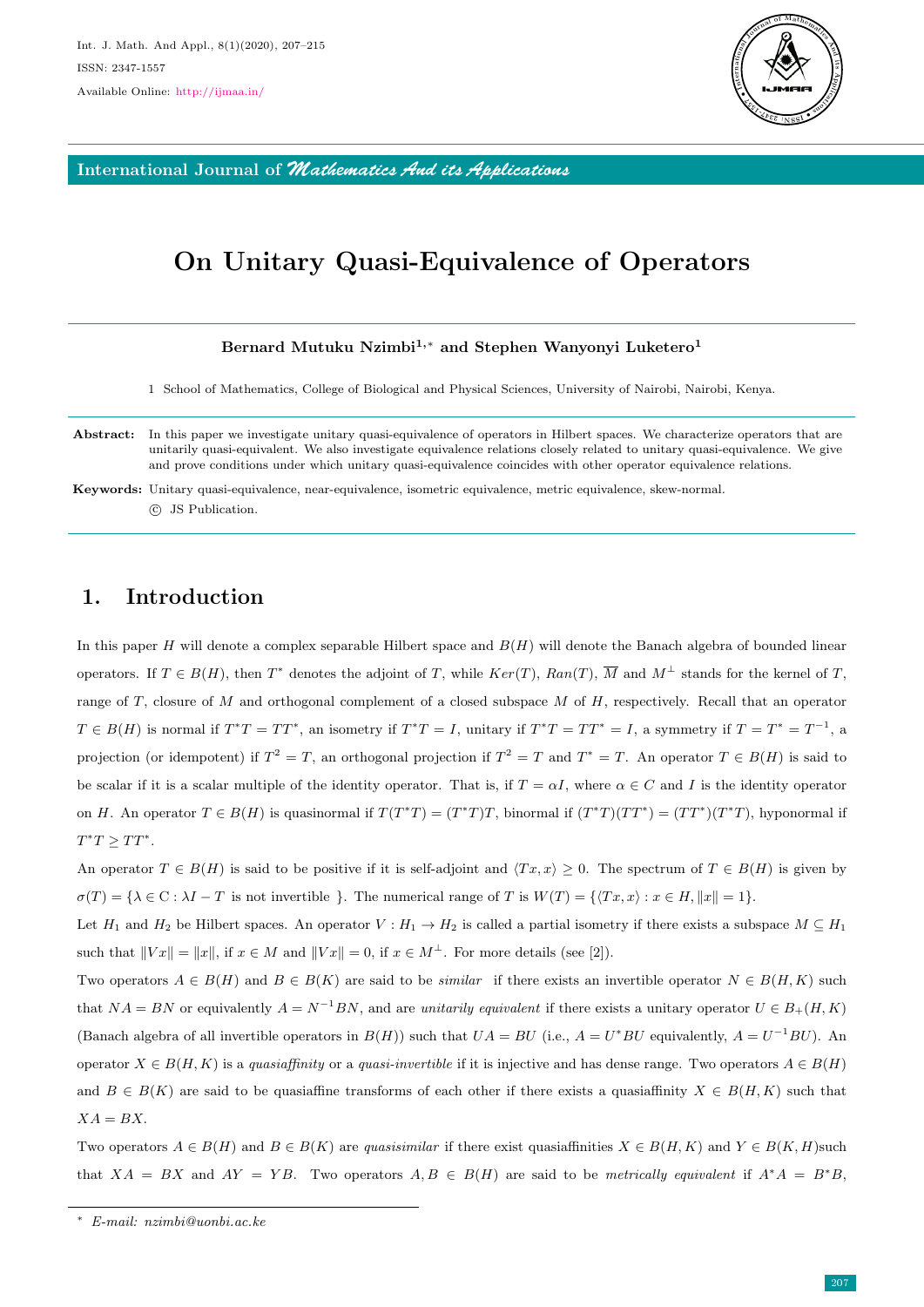or equivalently,  $||Ax|| = ||Bx||$  for all  $x \in H$ . For more exposition on metric equivalence (see [10]). Two operators  $A, B \in B(H)$  are said to be almost similar if there is an invertible operator  $X \in B(H)$  such that  $A^*A = X^{-1}(B^*B)X$ and  $A^* + A = X^{-1}(B^* + B)X$ . The concept of almost similarity was introduced in [3] and studied in [8]. Clearly unitary equivalence, similarity, almost similarity and metric equivalence are equivalence relations on  $B(H)$ . Suppose that A is a positive and invertible operator. The A-adjoint of  $T \in B(H)$  is an operator  $S \in B(H)$  such that  $AS = T^*A$  (see [9]). An operator  $T \in B(H)$  is said to be A-self-adjoint if  $T^* = A T A^{-1}$ . For any operators  $A, B \in B(H)$ , we define  $[A, B] = AB - BA.$ 

The commutant of  $T \in B(H)$  denoted by  $\{T\}'$  is the set of all operators that commute with T. That is,  $\{T\}'$  =  $\{S \in B(H) : ST = TS\}$ . Let  $A, B \in B(H)$ . We say that an operator  $T \in B(H)$  intertwines the pair  $(A, B)$  if  $TA = BT$ . If T intertwines both  $(A, B)$  and  $(B, A)$ , then we say that T doubly intertwines A and B.

Two operators  $A, B \in B(H)$  are said to be unitarily quasi-equivalent (denoted by  $A \stackrel{uqe}{\approx} B$ ) if there exists a unitary operator  $U \in B(H)$  such that  $A^*A = UB^*BU^*$  and  $AA^* = UBB^*U^*$ . Two operators  $A, B \in B(H)$  are said to be absolutely equivalent (denoted by  $A \stackrel{abe}{\approx} B$ ) if both the absolute values of the operators are unitarily equivalent. That is, if  $|A| = U |B| U^*$ . Two operators  $A, B \in B(H)$  are said to be *nearly-equivalent* (denoted by  $A \stackrel{ne}{\approx} B$ ) (see [10]) if there exists a unitary operator  $U \in B(H)$  such that  $A^*A = UB^*BU^*$ . The notion of unitary quasi-equivalence was introduced by Mahmoud [7] under the name quasi-equivalence and was investigated by Othman [11] under the near-equivalence relation.

## 2. Main Results

It has been shown in [11] that absolute equivalence implies near equivalence of operators. We observe that near- equivalence of operators is weaker than unitary quasi-equivalence. We note that any two unitary operators and in general any two isometries on the same Hilbert space are absolutely equivalent, metrically equivalent and nearly-equivalent.

#### **Theorem 2.1.** Unitary quasi-equivalence is an equivalence relation on  $B(H)$ .

*Proof.* Let  $A, B, C \in B(H)$ . Clearly  $A \stackrel{uge}{\approx} A$  since  $A^*A = IA^*A I^*$  and  $AA^* = IAA^*I^*$ , by taking  $U = I$ . If  $A \stackrel{uge}{\approx} B$ then  $A^*A = UB^*BU^*$  and  $AA^* = UBB^*U^*$ . Pre-multiplying and post-multiplying each of these equations by  $U^*$  and  $U$ , respectively, we have  $B^*B = UA^*AU^*$  and  $BB^* = UAA^*U^*$ . This proves that  $B \stackrel{uqe}{\approx} A$ . Now suppose that  $A \stackrel{uqe}{\approx} B$  and  $B \stackrel{uge}{\approx} C$ . Then  $A^*A = UB^*BU^*$  and  $AA^* = UBB^*U^*$  and  $B^*B = WC^*CW^*$  and  $BB^* = WC^*W^*$ , for some unitary operators U and W. A simple computation shows that  $A^*A = UB^*BU^* = UWC^*CW^*U^* = ZC^*CZ^*$ , where  $Z = UW$ is unitary. Also,  $AA^* = UBB^*U^* = UWCC^*W^*U^* = ZCC^*Z^*$ . This proves that  $A \stackrel{uqe}{\approx} C$ . This proves that  $\stackrel{uqe}{\approx}$  is an  $\Box$ equivalence relation.

The following result shows that unitary quasi-equivalence is weaker than unitary equivalence.

### **Theorem 2.2.** If  $A, B \in B(H)$  are unitarily equivalent then they are unitarily quasi-equivalent.

*Proof.* Suppose  $A = UBU^*$  for some unitary operator  $U \in B(H)$ . Then  $A^*A = UB^*U^*UBU^* = UB^*BU^*$  and  $AA^* =$  $UBU^*UB^*U^* = UBB^*U^*$ . This proves the claim.  $\Box$ 

The converse of Theorem 2.2 is not true in general. The operators  $A =$  $\sqrt{ }$  $\overline{\phantom{a}}$ 1 0 0 0 1  $\Big|$  and  $B =$  $\sqrt{ }$  $\overline{\phantom{a}}$ −1 0 0 0 1 are unitarily quasiequivalent but not unitarily equivalent.

The next result gives a condition under which the converse of Theorem 2.2 is true.

**Theorem 2.3.** Let  $A, B \in B(H)$  be unitarily quasi-equivalent. If A and B are projections, then they are unitarily equivalent.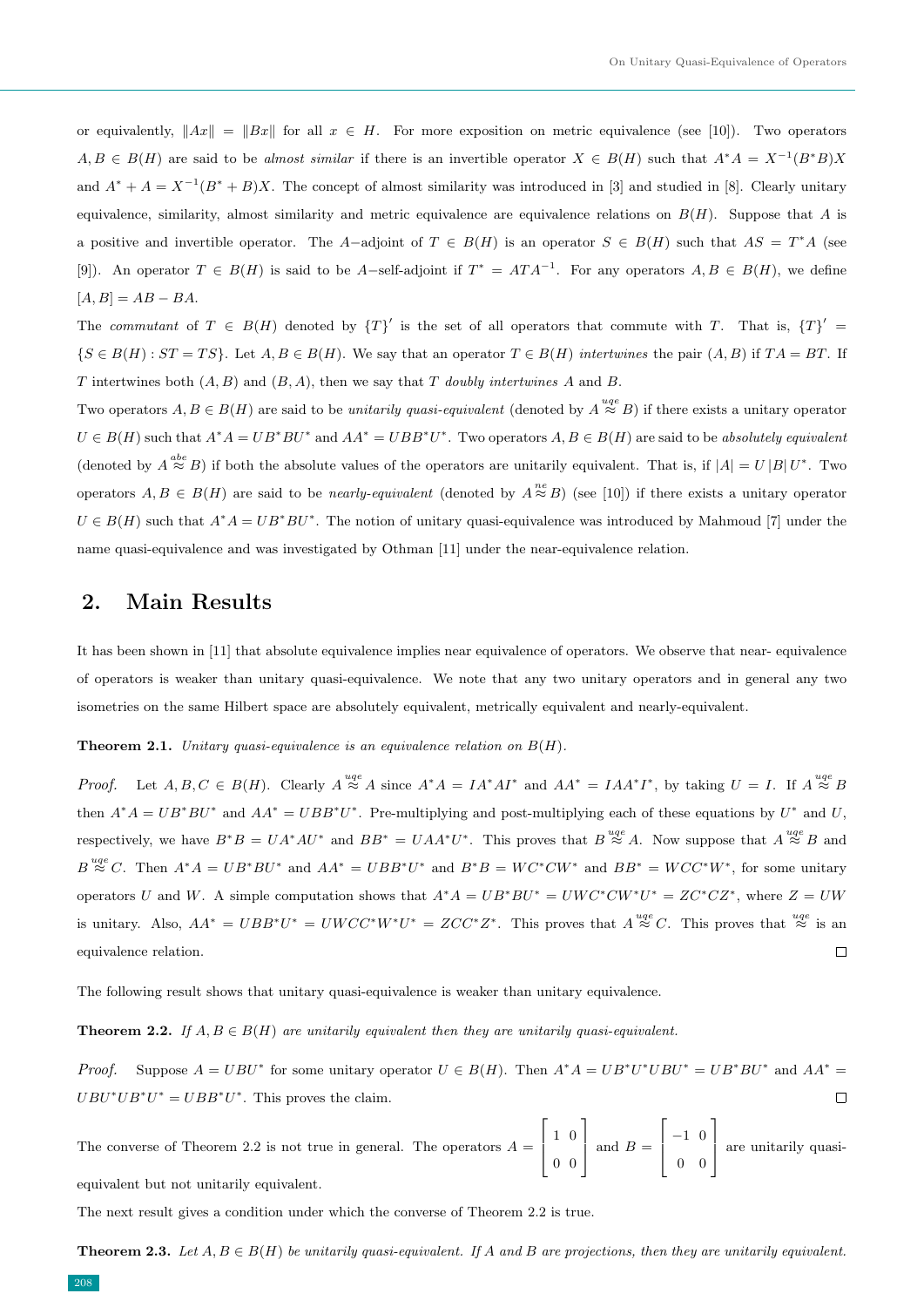**Remark 2.4.** We note that by  $(0, 0)$ , Theorem 3.17) that unitary equivalence preserves self-adjointness and even normality of operators but it does not preserve A−self-adjointness of operators.

The following result shows that unitary quasi-equivalence preserves normality.

**Theorem 2.5.** Let  $A, B \in B(H)$  be unitarily quasi-equivalent. Then A is normal if and only if B is normal.

*Proof.* Suppose that  $A \stackrel{uqe}{\approx} B$  and suppose A is normal. Then  $B^*B = UA^*AU^*$  and  $BB^* = UAA^*U^*$ . Thus  $B^*B =$  $UA^*AU^* = UAA^*U^* = BB^*$ . The converse is proved similarly.  $\Box$ 

**Lemma 2.6.** Two operators  $A, B \in B(H)$  are unitarily quasi-equivalent if and only if  $A^*A - AA^* = U(B^*B - BB^*)U^*$ .

**Theorem 2.7.** Let  $A, B \in B(H)$  be unitarily quasi-equivalent. Then A is hyponormal if and only if B is hyponormal.

*Proof.* From Lemma 2.6,  $A^*A - AA^*$  is unitarily equivalent to  $B^*B - BB^*$ . If  $A^*A - AA^* \geq 0$ , then  $B^*B - BB^* =$  $U(A^*A - AA^*)U^* \geq 0$ . This shows that unitary quasi-equivalence preserves the hyponormality property.  $\Box$ 

Trivially, unitary quasi-equivalence preserves quasinormality and binormality of operators. This follows from Theorem 2.7 and the fact that these classes of operators are contained in the class of hyponormal operators.

# 3. Unitary Quasi-equivalence, Related Relations and Some Classes of **Operators**

Unitary quasi-equivalence preserves invertibility of operators. This may not be true for absolute equivalence and nearequivalence of operators.

**Lemma 3.1.** Let  $A, B \in B(H)$  be unitarily quasi-equivalent. If  $A^*A$  is invertible, then  $B^*B$  is invertible.

We note that unitary quasi-equivalence in Theorem 3.1 cannot be replaced by near-equivalence or absolute equivalence of operators. There exist operators A such that  $A^*A$  is invertible but A is not invertible. An example is the unilateral shift operator on  $\ell^2(N)$ . Invertibility of  $A^*A$  implies invertibility of A if and only if A and  $A^*$  are injective.

**Lemma 3.2.** Let  $A, B \in B(H)$  be unitarily quasi-equivalent. If A is invertible, then  $B^*B$  and  $BB^*$  are invertible.

We note that in Lemma 3.2 unitary quasi-equivalence of  $A$  and  $B$  and the invertibility of  $A$  is sufficient for the invertibility of B.

**Theorem 3.3.** Let  $A, B \in B(H)$  be unitarily quasi-equivalent. If A is invertible, then B is also invertible.

*Proof.* From Lemma 3.1 and Lemma 3.2, we conclude that  $B^*B$  and  $BB^*$  are invertible and hence  $0 \notin \sigma(B^*B)$  and  $0 \notin \sigma(BB^*)$ . Using the fact that  $\sigma(B^*B) \subseteq \sigma(B^*)\sigma(B) = \sigma(B)\sigma(B^*)$ , provided  $0 \notin \sigma(B^*B)$  and  $0 \notin \sigma(BB^*)$ . Thus and  $\Box$  $0 \notin \sigma(B)$ , and hence B is invertible.

We note that Theorem 3.3 says that invertibility is invariant under unitary quasi-equivalence of operators. For two algebras a and b, a Jordan isomorphism  $\varphi: a \to b$  is a bijective linear map satisfying  $\varphi(T^2) = (\varphi(T))^2$ , for every  $T \in a$ . Every Jordan isomorphism between unital algebras preserves invertibility. The map  $\varphi : a \to b$  defined by  $\varphi(A^*A) = UB^*BU^*$  and  $\varphi(AA^*) = UBB^*U^*$  is a Jordan isomorphism on  $B(H)$ . It was proved in [10] that the class of nearly-equivalent operators contains the class of metrically equivalent operators.

**Example 3.4.** The unilateral shift operator and the identity operator on  $\ell^2(N)$  are metrically equivalent, absolutely equivalent, near-equivalent, while their adjoints are not. This shows that these operators are not unitarily quasi-equivalent.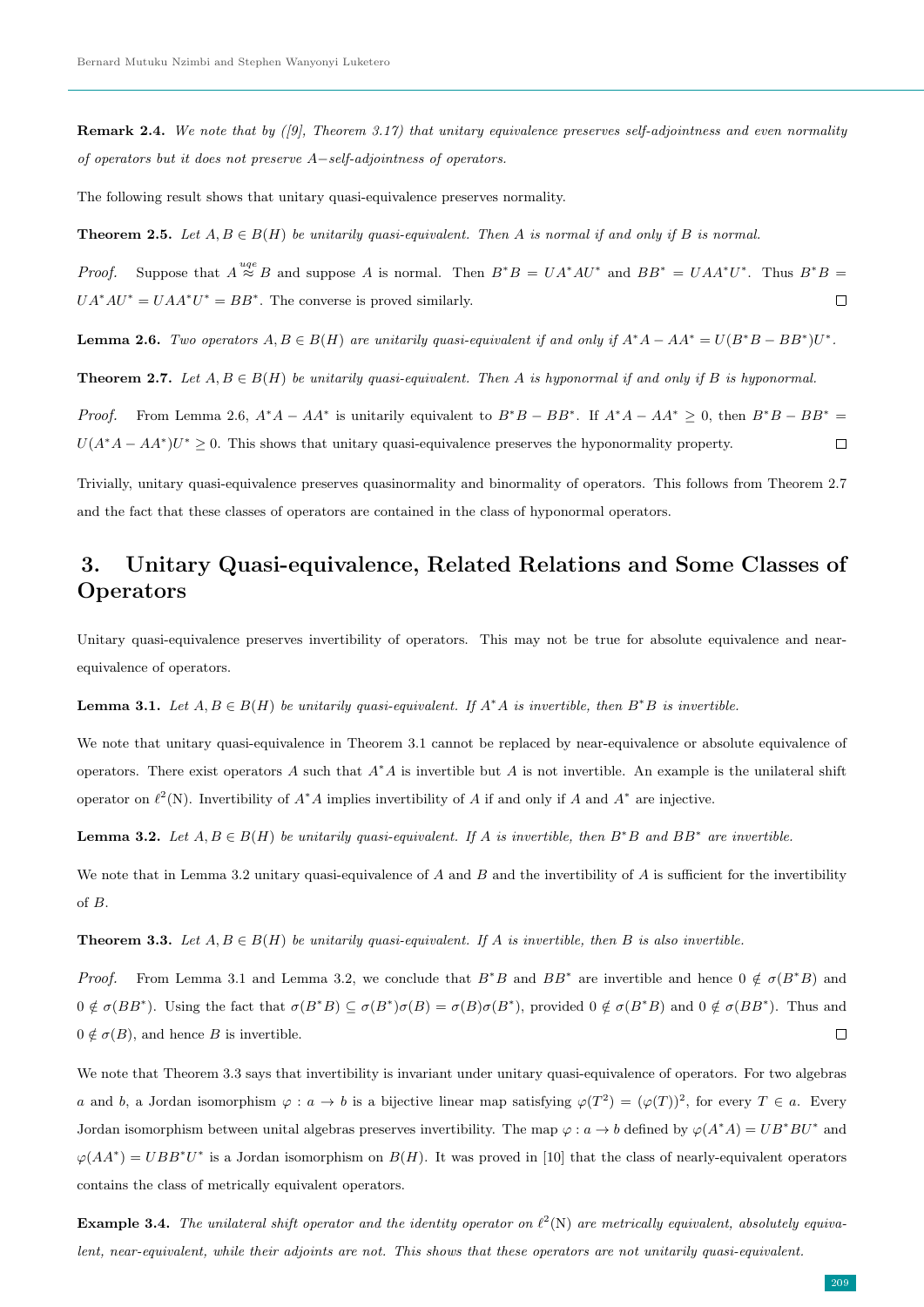**Lemma 3.5.**  $T \in B(H)$  is unitarily equivalent to a unitary operator if and only if it is a unitary operator.

*Proof.* Suppose that  $T = VUV^*$ , where  $U, V \in B(H)$  are unitary operators. Then

$$
T^{\ast}T=VU^{\ast}V^{\ast}VUV^{\ast}=I
$$

and

$$
TT^* = VUV^*VU^*V^* = I.
$$

 $\Box$ 

Lemma 3.5 can be extended to the class of unitarily quasi-equivalent operators.

**Theorem 3.6.**  $T \in B(H)$  is unitarily quasi-equivalent to a unitary operator if and only if it is a unitary operator.

*Proof.* Suppose that T is unitarily quasi-equivalent to a unitary operator  $V \in B(H)$ . Then there exists a unitary operator  $U \in B(H)$  such that  $T^*T = U(V^*V)U^* = I$  and  $TT^* = U(VV^*)U^* = I$ . This shows that  $T^*T = TT^* = I$ .  $\Box$ 

The converse follows from Lemma 3.5 and the definition, T unitary means it is unitarily equivalent to a unitary and hence by Theorem 2.2, it is unitarily quasi-equivalent to a unitary operator.

From Theorem 3.6, we note that "unitary equivalence to a unitary operator" is the same as "unitary quasi-equivalence to a unitary operator". This means that a necessary and sufficient condition that an operator is unitarily equivalent to a unitary is that it be unitarily quasi-equivalent to a unitary.

Two operators  $A, B \in B(H)$  are said to be almost unitarily equivalent if  $A^*A = U(B^*B)U^*$  and  $A^* + A = U(B^* + B)U^*$ . Clearly almost unitary equivalence implies almost similarity of operators.

**Theorem 3.7.** If  $A, B \in B(H)$  are self-adjoint and unitarily quasi-equivalent then  $A^2$  and  $B^2$  are unitarily equivalent.

*Proof.* By definition  $A^*A = UB^*BV^*$  and  $AA^* = UBB^*U^*$ . Using the self-adjointness of A and B, we have that  $A^2 = U B^2 U^*$ , which establishes the claim.  $\Box$ 

**Theorem 3.8.** If  $A, B \in B(H)$  are unitarily quasi-equivalent projections then A and B are unitarily equivalent.

Proof. The proof follows from Theorem 3.6 and the fact that projections are idempotent operators.  $\Box$ 

Note that two unitarily quasi-equivalent self-adjoint operators are unitarily equivalent and hence nearly equivalent. Thus unitary quasi-equivalence coincides with near-equivalence in the class of self-adjoint operators.

**Remark 3.9.** If T has polar decomposition  $T = U |T|$ , where U is a partial isometry and  $|T| = \sqrt{T^*T}$ , then  $\hat{T} = |T| U$  is the Duggal transform of T.

**Theorem 3.10.** Let  $A, B \in B(H)$  be invertible unitarily quasi-equivalent. Then |A| and |B| are nearly-equivalent.

**Theorem 3.11.** Let  $A, B \in B(H)$  be metrically normal operators. Then their Duggal transforms are nearly-equivalent.

*Proof.* Suppose  $A = U |A|$  and  $B = V |B|$ , where U, V are partial isometries. Since A and B are normal U, V are unitary operators. Using ([10], Theorem 2.18) we have

$$
\hat{A}^* \hat{A} = U^* |A| |A| U = U^* |A|^2 U = U^* |B|^2 U
$$

$$
= U^* [V (\hat{B}^* \hat{B}) V^*] U
$$

$$
= W (\hat{B}^* \hat{B}) W^*,
$$

where  $W = V^*U$  is a unitary operator.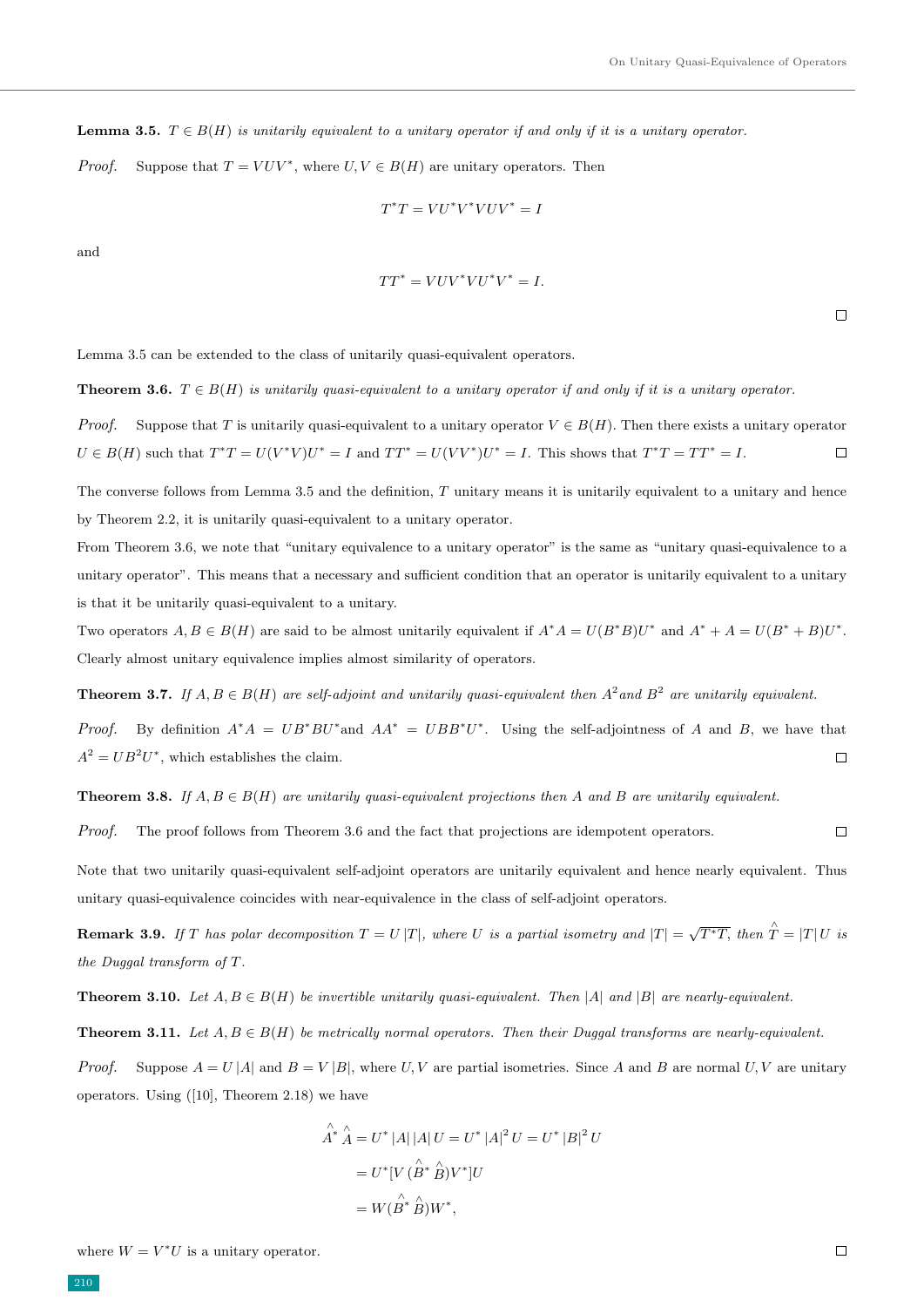Corollary 3.12. If the Duggal transforms of  $A, B \in B(H)$  are unitarily quasi-equivalent, then Aand B are nearly-equivalent.

*Proof.* Suppose  $\hat{A}^*\hat{A} = W(\hat{B}*\hat{B})W^*$  and  $\hat{A}\hat{A}^* = W(\hat{B}\hat{B}^*)W^*$ , where W is unitary. A simple computation shows that  $A^*A = XB^*BX^*$ , where  $X = UW$  is unitary.  $\Box$ 

**Theorem 3.13.** For orthogonal projection operators  $P, Q \in B(H)$  the following assertions are equivalent.

- (1). P and Q are almost unitarily equivalent.
- (2). P and Q are unitarily equivalent.
- (3). P and Q are unitarily quasi-equivalent.

*Proof.* (1)  $\Rightarrow$  (2): Suppose there exists a unitary operator U such that  $P^*P = U(Q^*Q)U^*$  and  $P^* + P = U(Q^* + Q)U^*$ . Since P and Q are orthogonal projections, a simple computation shows that  $P = UQU^*$ .

 $(2) \Rightarrow (3)$ : Suppose that there exists a unitary operator U such that  $P = UQU^*$ . A simple calculation shows that  $P^*P = U(Q^*Q)U^*$  and  $PP^* = U(QQ^*)U^*$ .

$$
(3) \Rightarrow (1):
$$
This is trivial.

It has been proved in [9] that metric equivalence of orthogonal projections acting on the same space coincides with equality.

**Example 3.14.** The orthogonal projections  $P =$  $\sqrt{ }$  $\parallel$ 1 0 0 0 1  $\Big|$  and  $Q =$  $\lceil$  $\overline{\phantom{a}}$ 0 0 0 1 1 are unitarily equivalent and hence unitarily  $\lceil$ 1

quasi-equivalent (with the unitary quasi-equivalence being implemented by  $U =$  $\overline{\phantom{a}}$ 0 1 1 0 ). However, these operators are not metrically equivalent, since they are not equal.

There exist metrically equivalent operators which are not unitarily quasi-equivalent. The operators  $A =$  $\sqrt{ }$  $\overline{\phantom{a}}$ 0 0 0 1 1  $\begin{array}{|c|c|} \hline \end{array}$  and  $B =$  $\Gamma$ 1

 $\overline{\phantom{a}}$ 0 1 0 0 are metrically equivalent but not unitarily quasi-equivalent.

# 4. Unitary Quasi-equivalence and Some Operator Characterizations

Unitary quasi-equivalence need not preserve the spectrum and the numerical range of operators.

**Lemma 4.1.** Let  $A, B \in B(H)$  be unitarily quasi-equivalent. Then  $W(A^*A) = W(B^*B)$ .

It was proved in ([10], Corollary 2.3) that an operator is normal if and only if the operator and its adjoint are metrically equivalent. It was also proved that two metrically equivalent operators have equal norm (see [10], Corollary 2.14). This is also true for unitarily quasi-equivalent operators.

**Theorem 4.2.** Let  $A, B \in B(H)$  be unitarily quasi-equivalent. Then  $||A|| = ||B||$ .

*Proof.*  $||A||^2 = ||A^*A|| = ||UB^*BU^*|| = ||B^*B|| = ||B||^2$ . Taking square roots both sides gives the required result.  $\Box$ 

Note that unitarily quasi-equivalent operators need not have equal spectrum. The operators  $A =$  $\sqrt{ }$  $\left| \right|$ 0 1 1 0 1  $\Big|$  and  $B =$  $\overline{\phantom{a}}$  $\left| \right|$ 1 0 0 1 1  $\left| \right|$ are unitarily quasi-equivalent with the equivalence being implemented by the unitary operator  $\bar{U} = I$ . However,  $\sigma(A)$  ${-1, 1} \neq {1} = \sigma(B)$ . Note also that  $W(A) = [-1, 1] \neq {1} = W(B)$ .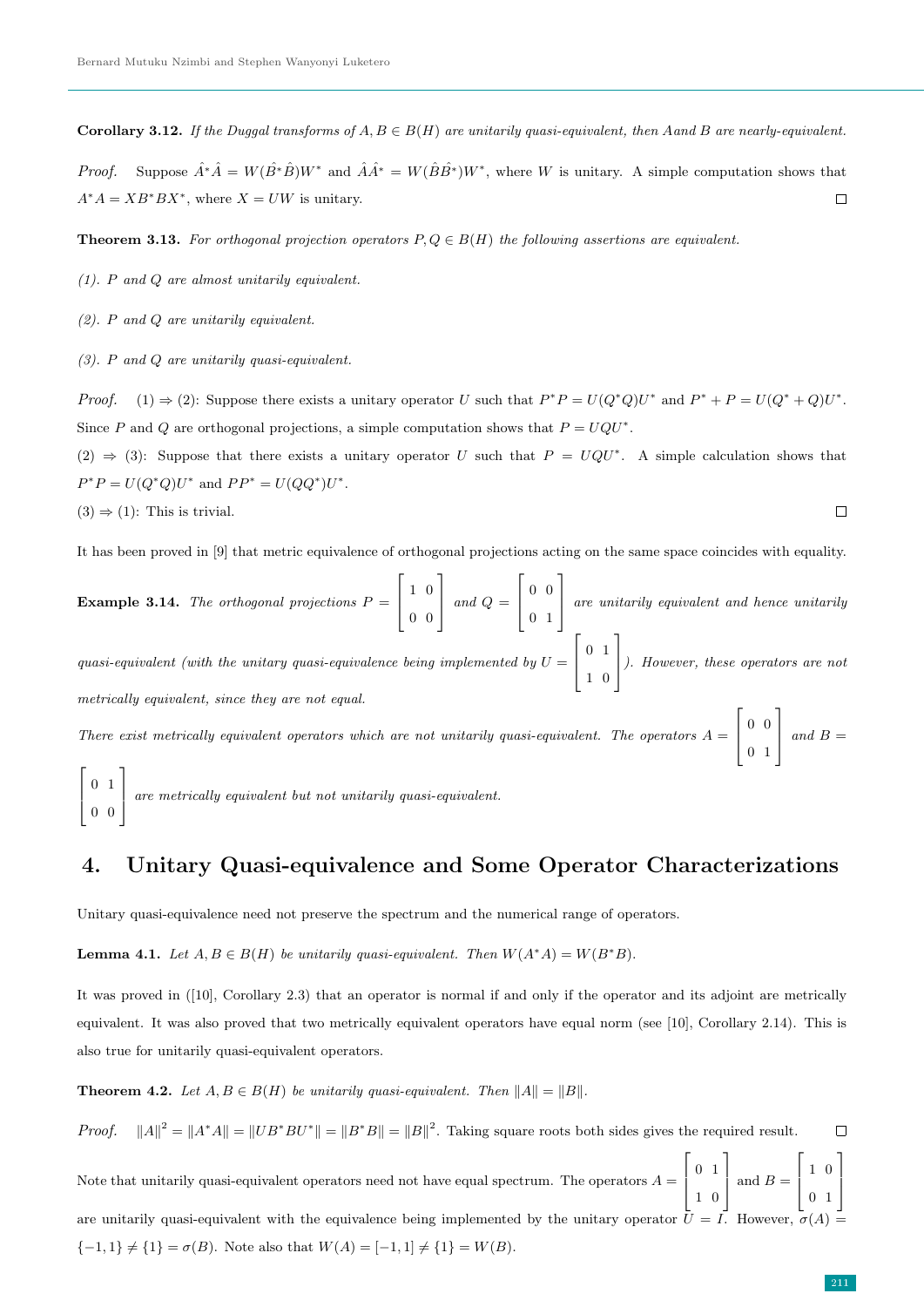**Proposition 4.3.** Let  $T \in B(H)$ . Then

$$
(1). \ Ker(T^*T) = Ker(T).
$$

$$
(2). \ \overline{Ran(TT^*)} = \overline{Ran(T)}.
$$

Proof.

(1). 
$$
Ker(T^*T) = \{x \in H : T^*Tx = 0\}
$$
  
=  $\{x \in H : Tx = 0\}$   
=  $Ker(T)$ .

(2). 
$$
\overline{Ran(TT^*)} = \overline{\{y \in H : y = TT^*x, x \in H\}}
$$

$$
= \overline{\{y \in H : y = T(T^*x)\}}
$$

$$
= \overline{Ran(T)}.
$$

 $\Box$ 

 $\Box$ 

### **Theorem 4.4.** If  $A, B \in B(H)$  are unitarily quasi-equivalent then  $Ker(A) = Ker(B)$  and  $\overline{Ran(|A|)} = \overline{Ran(|B|)}$ .

Proof. The proof follows from Proposition 4.3 and the definition of unitary quasi-equivalence of operators.  $\Box$ 

**Corollary 4.5.** If  $A, B \in B(H)$  are unitarily quasi-equivalent and A is injective, then B is injective.

We add that unitarily quasi-equivalence, unlike metric equivalence, preserves injectivity and also range of absolute value of operators. We also note that unitary quasi-equivalence preserves self-adjointness but not positivity of operators. The operators  $A =$  $\lceil$  $\mathbf{I}$ 1 0 0 1 1  $\Big|$  and  $B =$  $\sqrt{ }$  $\left| \right|$ 1 0  $0 -1$ 1 are unitarily quasi-equivalent. But  $B$  is not positive. Recall that an operator  $T \in B(H)$  is skew-normal if  $T^2 = T^{*2}$ . Skew-normal operators were introduced by [6] and were also studied by [4] and [5]. Note that if  $T \in B(H)$  is skew-normal, then  $T^2$  is normal.

**Theorem 4.6.** Let  $S, T \in B(H)$  be unitarily quasi-equivalent. If T is self-adjoint and skew-normal, then S is normal.

*Proof.* A simple computation using the self-adjointness and skew-normality of  $\tilde{A}$  gives

$$
T^2 = US^*SU^* = USS^*U^*.
$$

Thus  $U(S^*S - SS^*)U^* = 0$ . This implies that  $S^*S - SS^* = 0$ . This proves the claim.

**Remark 4.7.** Note that for an operator  $T \in B(H)$ , normality of  $T^2$  need not imply the normality of T. If  $T =$  $\sqrt{ }$  $\Big\}$ 0 1 0 0 1  $\vert$ , then  $T^2 = 0$ , which is normal. However, T is not normal. The following result gives a condition when the normality of  $T^2$ implies that of T.

**Theorem 4.8.** Let  $T \in B(H)$  be such that  $T^2$  is unitarily quasi-equivalent to  $T^*$ . If  $T^2$  is normal, then  $T$  is normal.

*Proof.* Using the hypothesis, we have  $T^{2*}T^2 = UTT^*U^*$  and  $T^2T^{2*} = UT^*TU^*$ . Since T is normal, we have  $U(T^*T - T^*)$  $TT^*$ ) $U^* = 0$ , which implies that  $T^*T - TT^* = 0$ . This establishes the claim.  $\Box$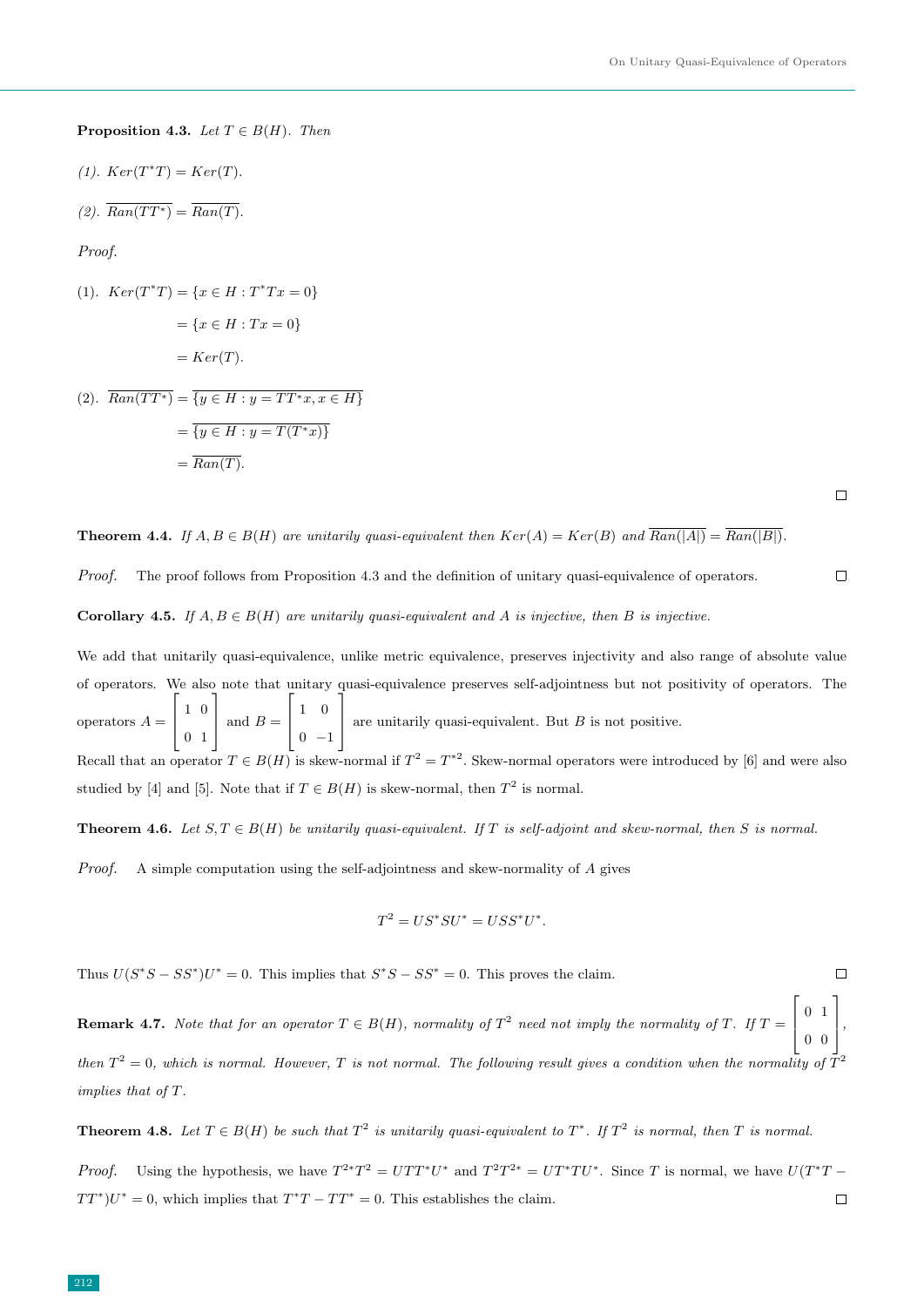Note that unitary quasi-equivalence does not preserve the trace of operators. Consider  $A =$  $\lceil$  $\overline{\phantom{a}}$ 1 1 1 1 1  $\Big|\text{ and }B=$  $\sqrt{ }$  $\overline{\phantom{a}}$  $-1$   $-1$  $-1$   $-1$ 1  $\vert \cdot A$ simple computation shows that  $A$  and  $B$  are unitarily quasi-equivalent (with the unitary quasi-equivalence being implemented by  $U = I$ ). However,  $2 = tr(A) \neq tr(B) = -2$ .

### Theorem 4.9. Unitarily quasi-equivalent positive operators have the same point spectrum.

*Proof.* Suppose  $A, B \in B(H)$  are unitarily quasi-equivalent. Then by definition,  $A^*A = U(B^*B)U^*$  and  $AA^* =$  $U(BB^*)U^*$ , for some unitary operator  $U \in B(H)$ . Suppose that  $Ax = \lambda x$  and  $By = \beta y$ ,  $x, y \in H$ . By positivity of A and B, it is clear that  $\lambda, \beta \geq 0$ . Without loss of generality, we may assume that x, y are unit vectors. Then  $\langle x, x \rangle = \langle y, y \rangle = 1$ . From the first equation, we have that

$$
A^* A = U(B^* B)U^* \Leftrightarrow \langle Ax, Ax \rangle = U \langle Bx, Bx \rangle U^*
$$

$$
\Leftrightarrow \lambda \bar{\lambda} = \beta \bar{\beta}
$$

$$
\Leftrightarrow \lambda^2 = \beta^2
$$

$$
\Leftrightarrow \lambda = \beta
$$

$$
\Leftrightarrow \sigma_p(A) = \sigma_p(B).
$$

We note that the positivity condition in Theorem 4.8 cannot be dropped. Self-adjointness alone is not enough in the conclusion of Theorem 4.8. In general, unitarily quasi-equivalent operators may have unequal or even disjoint spectra.  $\Box$ **Theorem 4.10.** Let  $T \in B(H)$  be unitarily quasi-equivalent to  $T^*$ . Then  $T^*T - TT^*$  is unitarily equivalent to  $TT^* - T^*T$ . Proof. From the hypothesis we have

$$
T^*T = U(TT^*)U^*
$$

and

$$
TT^* = U(T^*T)U^*.
$$

Therefore  $T^*T - TT^* = U(TT^* - T^*T)U^*$ .

Corollary 4.11. Let  $T \in B(H)$  be unitarily quasi-equivalent to  $T^*$ . Then  $T^*T - TT^*$  is quasi-nilpotent.

Proof. From Theorem 4.9, and the fact that unitarily equivalent operators have equal spectra, we have

$$
\sigma(T^*T - TT^*) = \sigma(TT^* - T^*T).
$$

But a closer look shows that

$$
TT^* - T^*T = -(T^*T - TT^*).
$$

Therefore  $\lambda \in \sigma(T^*T - TT^*) \Rightarrow -\lambda \in \sigma(T^*T - TT^*)$ . This implies that  $\lambda = -\lambda$ , which implies that  $\lambda = 0$ . Thus  $\sigma(T^*T - TT^*) = \{0\}.$  This proves the claim.  $\Box$ 

**Theorem 4.12.** Let  $T \in B(H)$  be an invertible contraction. Then T is unitarily quasi-equivalent to its inverse if and only if T is unitary.

 $\Box$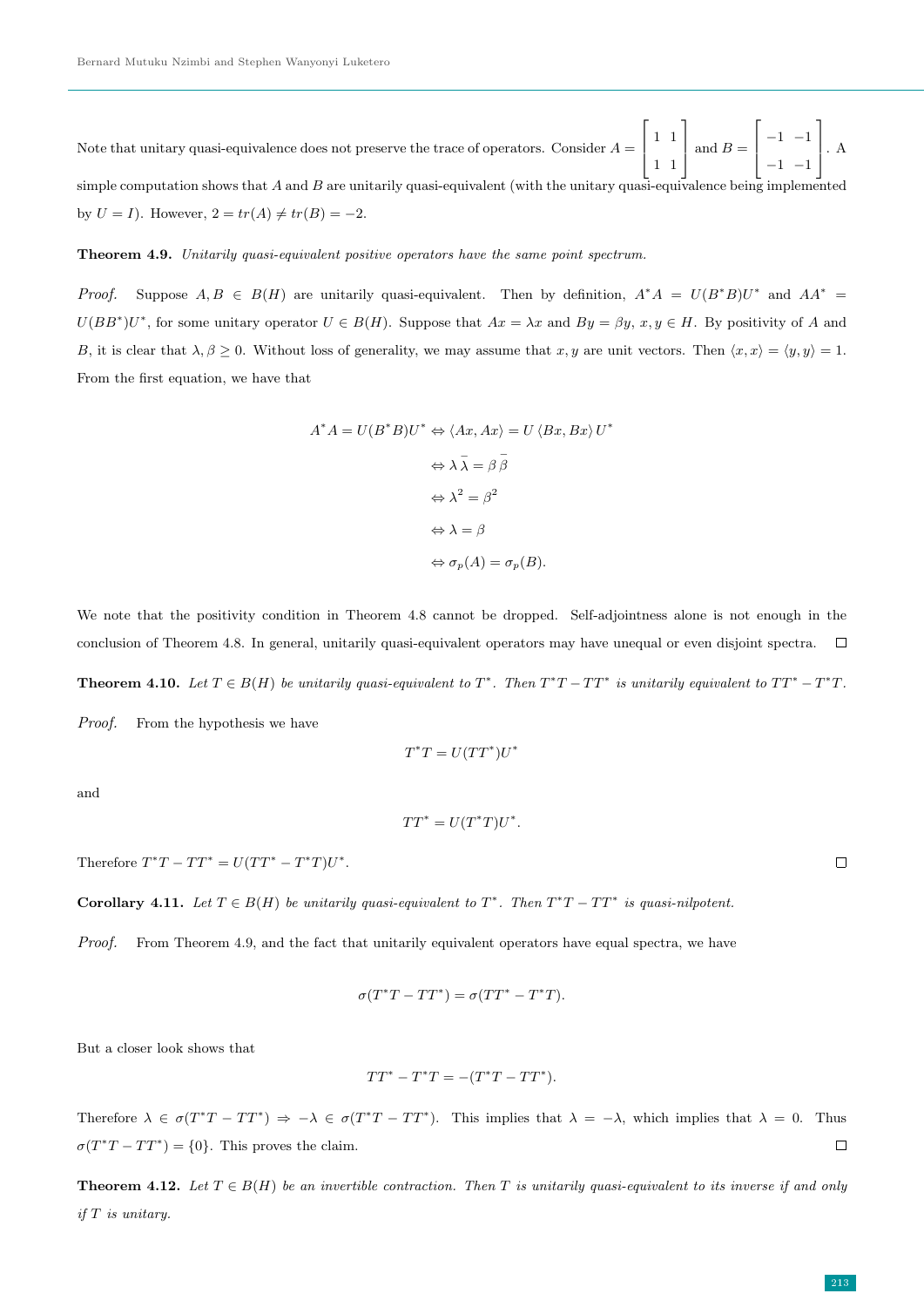*Proof.* By unitary quasi-equivalence of T and  $T^{-1}$  and by using Theorem 4.2, we have  $||T^{-1}|| = ||T|| \le 1$  and  $||T^{-1*}|| =$  $||T^*|| = ||T|| \le 1$ . Thus, for all  $x \in H$ ,  $||x|| = ||T^{-1}Tx|| \le ||Tx||$ , which implies that  $||Tx|| = ||x||$  and hence  $T^*T = I$ . By symmetry, since  $||T^{*-1}|| = ||T^{-1*}|| = ||T^{-1}|| \le 1$ , we have that  $TT^* = I$ . Thus  $T^*T = TT^* = I$ , which means that T is unitary. The proof of the converse follows easily from the fact that if T is unitary then  $T^{-1}$  is unitary and the application of Theorem 2.2.  $\Box$ 

Recall that an operator  $V \in B(H)$  is a partial isometry if and only if  $V^*V$  is an orthogonal projection. Partial isometries are generalizations of isometries. Clearly every orthogonal projection is a partial isometry.

**Theorem 4.13.** An operator  $V \in B(H)$  is a partial isometry if and only if it is metrically equivalent to a projection.

*Proof.* Suppose  $V \in B(H)$  is a partial isometry with initial space M and let P be the orthogonal projection of H onto M. If  $x \in M$ , then

$$
\langle V^*Vx, x \rangle = ||Vx||^2 = ||x||^2 = \langle Px, x \rangle = \langle P^2x, x \rangle = \langle P^*Px, x \rangle.
$$

Thus  $V^*V = P^*P$ . This proves metric equivalence between V and P. Conversely, suppose that  $V^*V = P^*P = P^2 = P$ , where P be the orthogonal projection onto M. For every  $x \in M$ , we have  $||Vx||^2 = \langle V^*Vx, x \rangle = \langle Px, x \rangle = ||x||^2$  and for  $x \in M^{\perp}, ||Vx||^2 = \langle V^*Vx, x \rangle = \langle Px, x \rangle = 0.$  This proves that V is a partial isometry with  $M = Ran(P)$  as initial space.

We note that a partial isometry need not be a normal operator. The following result gives a condition under which a partial isometry is normal.

**Theorem 4.14.** If a partial isometry  $V \in B(H)$  is unitarily quasi-equivalent to a projection then V is normal.

*Proof.* Suppose that V is unitarily quasi-equivalent to a projection  $P \in B(H)$ . Then there exists some unitary operator such that

$$
V^*V = U(P^*P)U^* = U(PP^*)U^* = VV^*.
$$

 $\Box$ 

## 5. Discussion

Metric equivalence and unitary quasi-equivalence of operators come in handy in the solution of the operator interpolation problem with norm constant:  $AX = B$  and  $||X|| \leq 1$  associated with the Douglas Factorization Theorem (see [1]).

### References

- [1] R. G. Douglas, On majorization, factorization and range inclusion of operators in Hilbert spaces, Proc. Amer. Math. Soc., 17(1966), 413-416.
- [2] T. Furuta, Invitation to linear operators:From matrices to bounded linear operators on a Hilbert space, Taylor Francis, London, (2001).
- [3] A. A. S. Jibril, *On almost similar operators*, Arabian J. Sci. Engrg., 21(1996), 443-449.
- [4] Adnan A. S. Jibril, On subprojection operators, International Mathematical Journal, 4(3)(2003), 229-238.
- [5] Adnan A. S. Jibril, On  $\mu$  operators, International Mathematical Forum, 8(25)(2013), 1215-1224.
- [6] E. Kamei, Operators with skew commutative Cartesian parts, Math. Japonica, 25(4)(1980), 431-432.
- [7] Mahmoud Kutkut, On quasiequivalent operators, Bull. Cal. Math. Soc., 90(1998), 45-52.